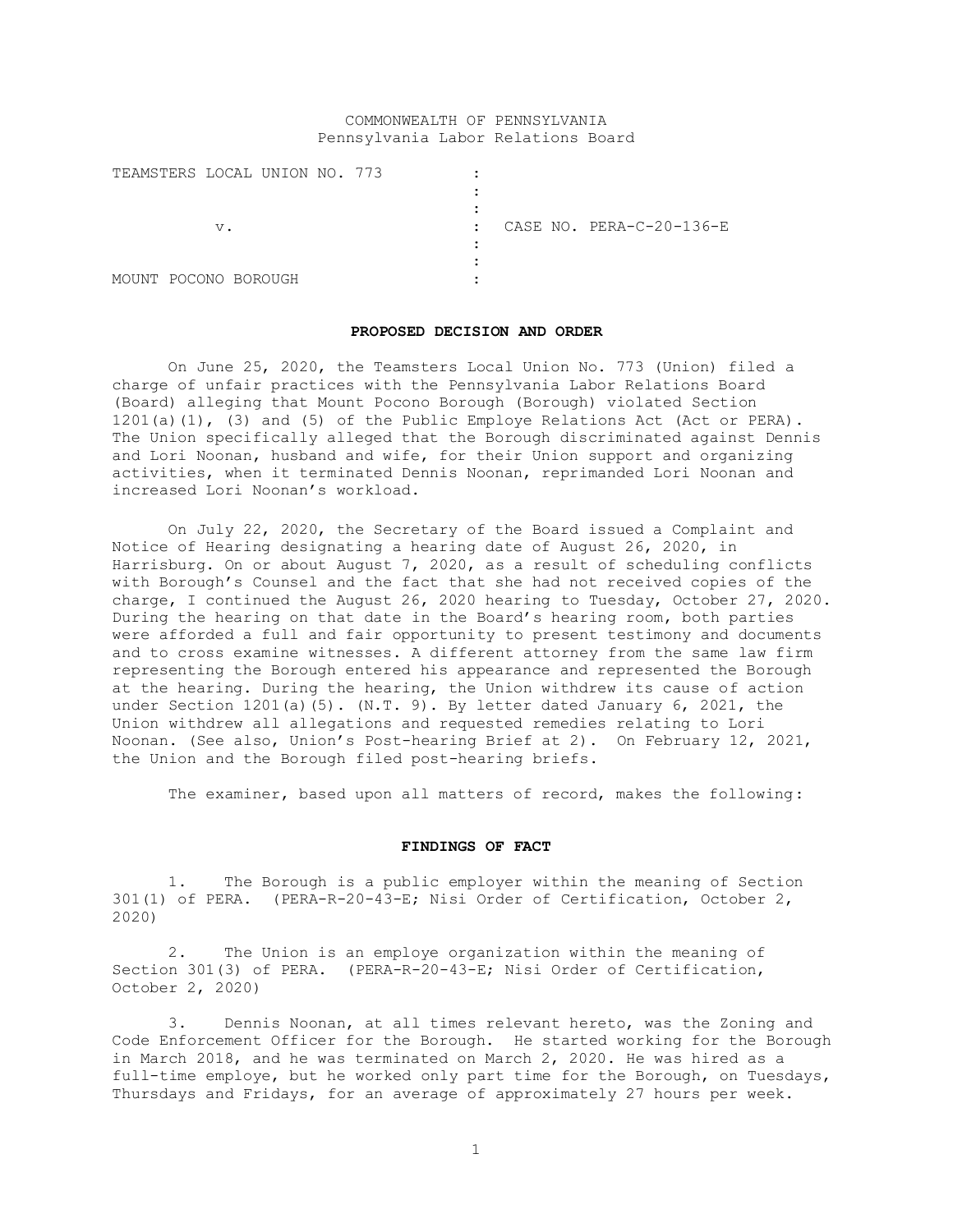After Dennis Noonan's probationary period expired, he shortened his hours from approximately 34 hours per week to approximately 18-20 hours per week. Lori Noonan has been the Secretary/Treasurer for the Borough for 30 years. The Zoning/Code Enforcement Officer and the Secretary/Treasurer positions are both excluded from the bargaining unit as certified by the Board, by agreement of the parties. (N.T. 17-18, 31-33, 56-57, 128-129, 203-206)

4. Michael Penn is the Mayor of the Borough. He was appointed on October 1, 2018, and then he was elected. Mayor Penn sits on the Borough's personnel committee. (N.T. 108-109, 145, 176)

5. Lori Noonan's office is downstairs in the Municipal Building. Also downstairs are the Zoning Office, the Office of the Administrative Assistant, Diane Jackowski, and the Municipal Authority. Council Chambers are upstairs on the second floor, and Mayor Penn has a desk on the second floor. (N.T. 65-66)

6. Before, during and after his employment with the Borough, Dennis Noonan worked for the Pocono Mountain Economic Development Corporation (PMEDC). Upon his hiring, Dennis Noonan agreed to leave the PMEDC within 2 weeks. He still had not done so two years after his hiring at the Borough, when he was terminated. (N.T. 33-34, 128-129, 218)

7. At the time that Dennis was hired in March 2018, the Borough expressed concerns over his employment with the PMEDC, which did projects within the Borough. The Borough presented Dennis with a Letter of Understanding/Engagement.<sup>1</sup> (N.T. 41-43, 52-53, 130-131; Borough Exhibit 2).

8. The Borough was concerned that, as Code Enforcement Officer, Dennis Noonan may not properly enforce violations on the PMEDC projects within the Borough while he worked at the PMEDC. Also, the Borough competes with the PMEDC for a pool of grant funds. When Dennis Noonan writes a grant for the Borough, it competes with PMEDC grant requests. If Dennis were to align more with the PMEDC, the Borough would suffer a loss of funds. (N.T. 131-132)

9. During one joint planning committee meeting between Coolbaugh Township, Mount Pocono Borough and the PMEDC regarding a development project sponsored by the PMEDC for a trucking warehouse overlapping the Borough and Coolbaugh Township, Dennis told Council members that he was representing the PMEDC that day, which many Council members objected to because of the conflict of interest. (N.T. 132)

10. The Letter of Understanding provides, in relevant part, as follows:

<sup>&</sup>lt;sup>1</sup> The Letter of Understanding presented at the hearing is an unsigned copy, and there is a conflict in the testimony regarding whether Dennis Noonan actually signed the Letter of Understanding. However, I need not resolve that conflict because I am limiting my reliance on the Letter of Understanding to support the fact that the Borough had grave concerns over Dennis Noonan's dual employment with the Borough and the PMEDC and shared those concerns with Dennis Noonan.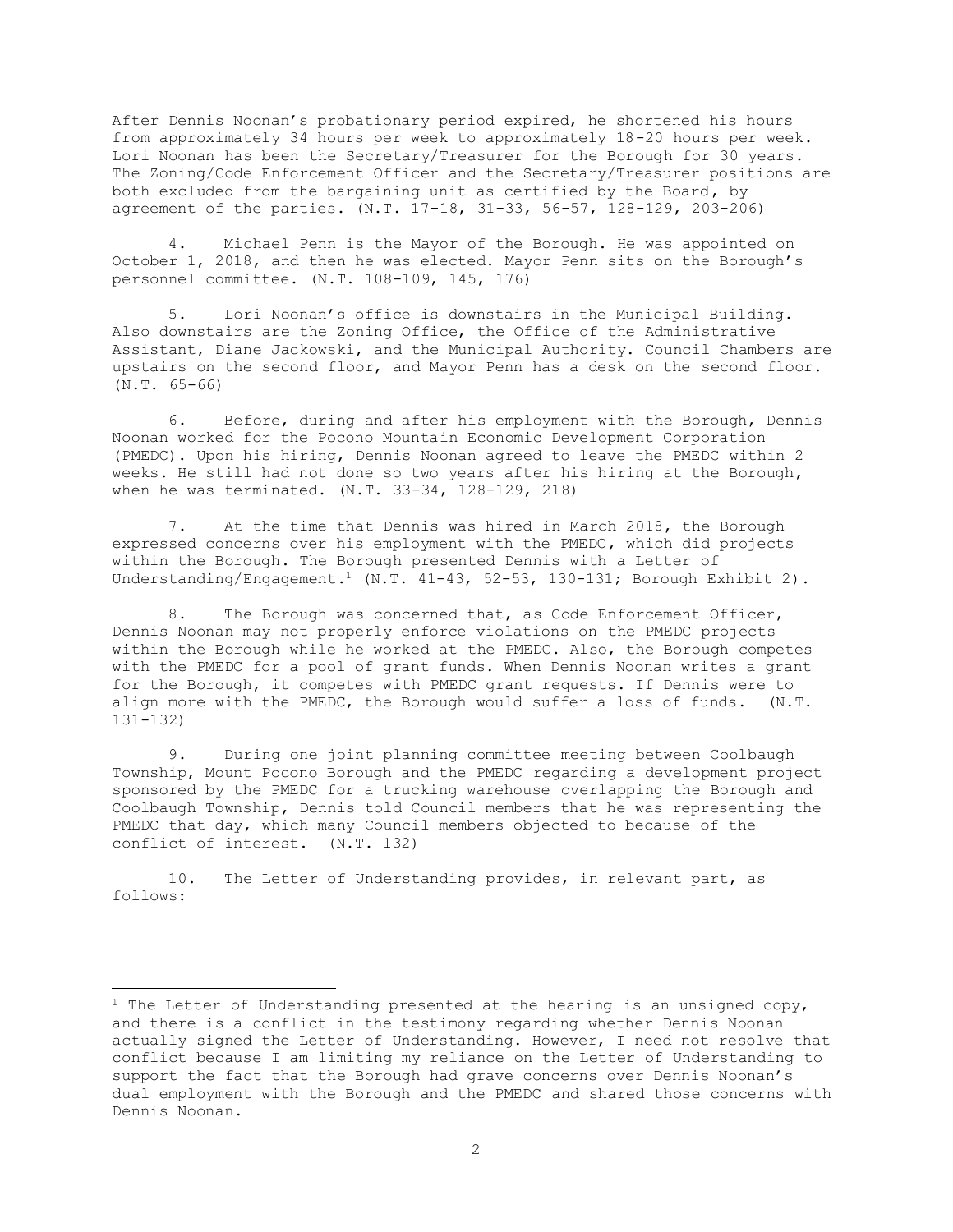By way of factual background, Noonan is currently employed by the [PMEDC]. Noonan had this position prior to accepting employment by Mount Pocono.

The Borough will engage Noonan as full time Zoning/Codes Officer provided that Noonan executes the within letter, and abides by the terms set forth herein.

. . . .

Mount Pocono and Noonan agree that Noonan shall not be involved with, work upon or represent PMEDC or any of its related entities, including the Pocono Mountain Industrial Park Authority, with respect to any projects, ongoing or new, within the geographic boundaries of the Borough of Mount Pocono with the exception of the LPC/Lot 28 project that was identified by Noonan as a conflict of interest at the first interview, and all subsequent interviews, for the position of Zoning/Code Enforcement Officer and which was acknowledged and agreed upon by the Council representatives present at those times and the SR611/Pine Hill Road signalization project to which Noonan is the sole contact with and between state agencies and other project participants. Additionally, Noonan shall not act as representative of PMEDC, or any of its related entities with respect to any matters within the jurisdiction of or before the Mount Pocono Municipal Authority (hereinafter "MPMA").

Mount Pocono and Noonan further agree that the determination of the conflict would be solely in the discretion of the Mount Pocono Borough Council.

Breach of this Letter of Understanding will be grounds for the termination of Noonan's employment as Mount Pocono Borough Zoning Officer.

(Borough Exhibit 2)

11. At a Borough Council meeting on December 9, 2019, Council members discussed changing employe health insurance and vacation time, while also proposing to give raises to Council members. During the meeting, Council members sit on a horseshoe shaped dais facing an audience, with Council President seated in the center, Lori Noonan to her right and Mayor Penn to Lori's right. Dennis Noonan was seated in the audience during the meeting. After the meeting, as the public was exiting and Council members were still present, Dennis walked up to Lori Noonan, who was still on the dais, when Lori Noonan stated: "I wonder if this would have happened had there been a union," or "I wonder if this would have happened if the employes had been unionized." Dennis Noonan nodded his head in agreement. (N.T. 43-47, 81-84)

12. No one acknowledged or responded to Lori's "union" comment, and no one has said anything to Dennis about the comment. The Mayor did not hear those comments. (N.T. 47, 61-62, 84, 175)

13. On January 6, 2020, the Borough reappointed Dennis Noonan to the position of Zoning/Code Enforcement Officer along with other reappointed Borough employes. Such reappointments are required by the Borough Code every two years. (N.T. 37-38, 143; Complainant Exhibit 6 at 2)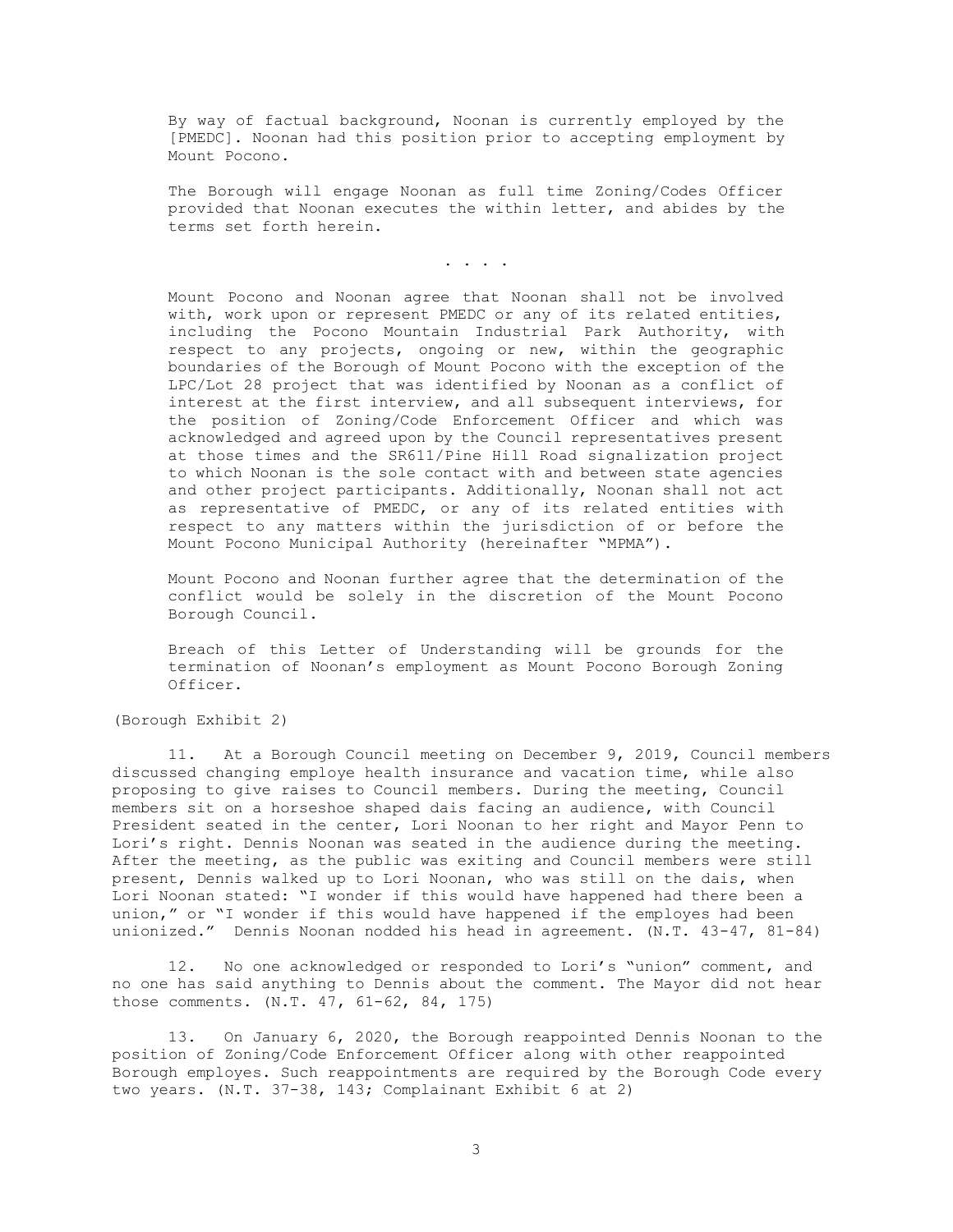14. Dennis and Lori Noonan supported the Union's organizing efforts and signed authorization cards on or about January 21, 2020. None of the authorization cards were shown to the Borough. Rather, Lori Noonan collected the cards and gave them to another employe to give to the Union representative. (N.T. 18-19, 20-22, 25 34-36, 70-71; Complainant Exhibits 1 & 2)

15. On Friday, January 24, 2020, Dennis attended the Regional Economic Development Breakfast Conference in the morning. Dennis sat with representatives from the PMEDC. Mayor Penn and Borough Council President Claudette Williams attended on behalf of the Borough. When the Mayor said hello to Dennis, he just nodded and walked by and sat with the PMEDC table. Mayor Penn and Borough Council had no knowledge that Dennis Noonan would be at the Conference, when he was supposed to be working at the Borough that morning. He did not put in a request for leave for that time. (N.T. 57-59, 133-134)

16. On February 5, 2020, Counsel for the Union sent a letter to Mayor Penn at the Mount Pocono Municipal Building. In the letter, Union Counsel stated as follows:

The Union hereby notifies you that more than thirty percent (30%) of all regular full-time and part-time road maintenance, maintenance, administrative assistant, and zoning/code enforcement officer employees of Mount Pocono Borough, desire to be exclusively represented for collective bargaining purposes by Teamsters Local 773 and request that you consent to an election.

(Complainant Exhibit 3)

17. On February 7, 2020, Union Counsel filed with the Board a Petition for Representation, which the Board received on February 10, 2020. Mayor Penn is copied on the cover letter for the filing and the Petition contains the name and address of Mayor Penn at the Borough Municipal Building. (N.T. 24; Complainant Exhibit 4)

18. Counsel for the Union also sent the Petition for Representation to Mayor Penn at the Municipal Building, which Lori Noonan time stamped on February 10, 2020. (N.T. 77-79, 112; Complainant Exhibits 4 & 7)

19. The Board sent the "Acknowledgment and Notice of Filing of Petition" to Mayor Penn at the Municipal Building, which Lori Noonan time stamped as received on February 24, 2020. Lori Noonan placed the envelope containing the Board's Acknowledgement in Mayor Penn's mailbox at the Municipal Building. Because the Board's envelope was certified mail (with no signature required), Lori Noonan emailed Mayor Penn several times that he had the mail because he had not retrieved it. Lori Noonan often emails Council members when they have mail. She did not state in her emails to the Mayor what the mailing contained because she was unsure. (N.T. 78-80, 112, 157-161; Complainant Exhibits 8 & 9)

20. Matthew Weidman is the Union Business Agent responsible for organizing the employes of the Borough. At no time before the adverse employment action at issue in this case had Mr. Weidman had any conversations with any elected Borough officials about the representation petition or the Union's organizing efforts. Dennis and Lori Noonan did not communicate to the Borough their Union support. (N.T. 14-17, 30, 47)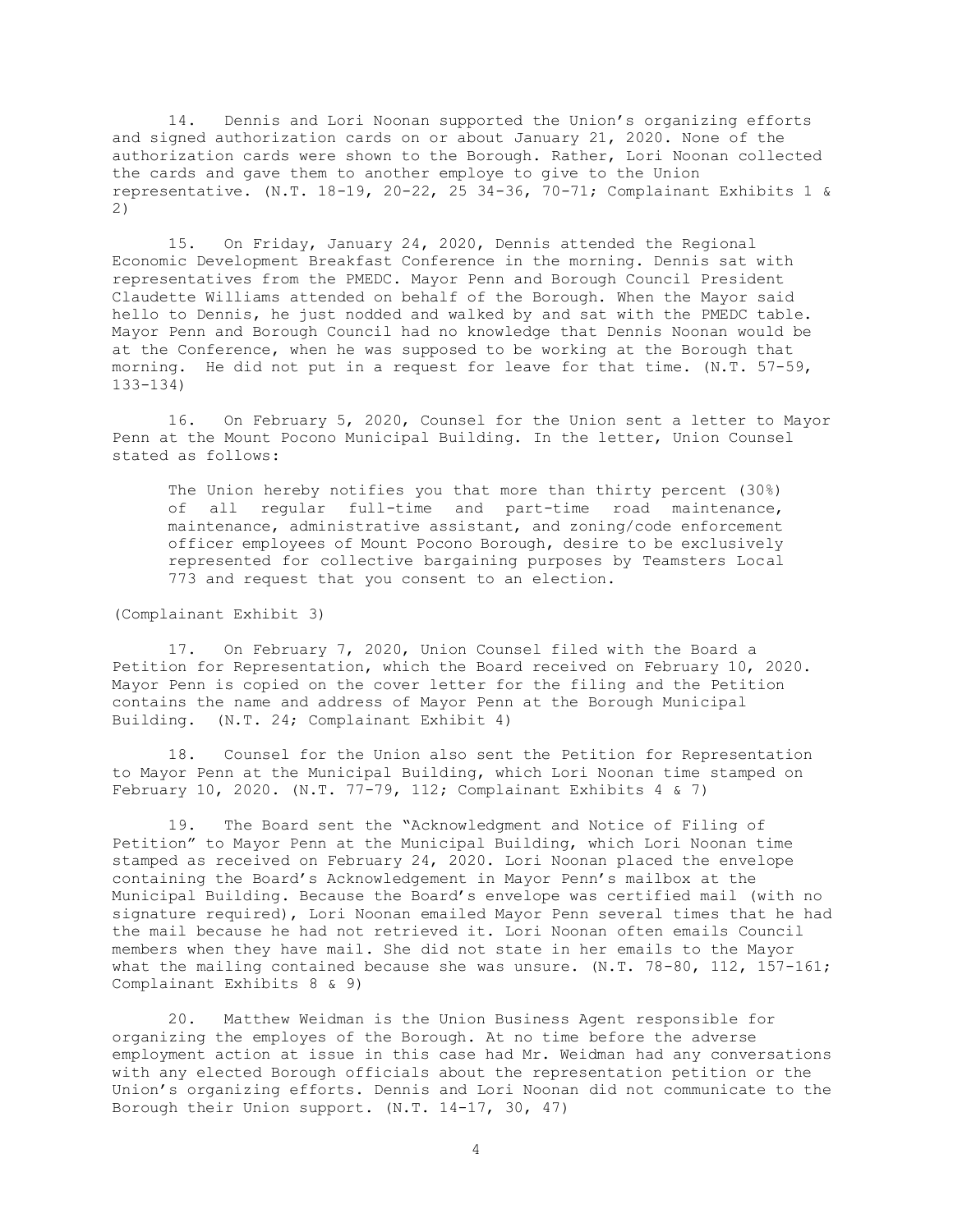21. On February 11, 2020, the personnel committee met with Dennis Noonan for a performance evaluation during which the committee addressed Dennis Noonan's failure to work full time hours. They also addressed seeing Dennis at the Breakfast Conference on January 24, 2020, and Dennis' response was that he was at the Conference representing both the Borough and the PMEDC. Borough Council President Williams was "shocked" to see Dennis Noonan at the Conference representing the PMEDC when he was supposed to be working for the Borough. The Mayor and Council felt that representing both entities was a conflict of interest. Throughout February 2020, Council members, at several meetings, discussed Dennis Noonan's conflict of interest and his working for both the Borough and the PMEDC. (N.T. 128-129, 133-137, 189-191, 200; Borough Exhibit 5)

22. Council Member Stacy Stewart-Keeler was concerned that the Borough was not getting full-time work from Dennis Noonan, that he was not behaving as if he were accountable to the Borough and that he was not doing what the Borough hired him to do. She believed that Dennis was not getting his work done on a part-time basis and residents complained that he was unavailable for queries and service. (N.T. 222-223)

23. On February 24, 2020, Claudette Williams, the Borough Council President, sent an email to the Mayor, the Solicitor and the other Council members. (N.T. 180-181, 194; Borough Exhibit 6)

24. The email stated, in relevant part, as follows:

Members of the personnel committee met last week to discuss staff work ethics, pay raise, [fraudulent] email address, and our Zoning Officer Dennis Noonan. Some of this discussion was included in the executive meeting held after our work session.

I would like to have an executive session to discuss personnel issues prior to our March 2<sup>nd</sup> meeting. The Executive meeting will start at 6 pm and should last an hour.

(Borough Exhibit 6)

25. At the Borough Council meeting on Monday, March 2, 2020, Mayor Penn requested that Council make a motion to terminate Dennis Noonan. Council Member Stacy Stewart-Keeler made the motion, and Council Member Tom Neville seconded the motion. The motion carried with a 5-1 vote in favor of termination.<sup>2</sup> (N.T. 39-40, 49, 222-223; Borough Exhibit 1 at 7)

26. When Dennis Noonan asked why he was terminated at the meeting, the Mayor responded: "conflict of interest." (N.T. 40; Borough Exhibit 1)

27. Also on March 2, 2020, the Borough issued an "Employee Disciplinary Action/Termination" to Dennis Noonan. The termination report generally cites disobedience/insubordination and conflict of interest as reasons for his termination. (Borough Exhibit 5)

 $2$  Although not material, I have relied on the Council Meeting Minutes and the testimony of Council Member Stewart-Keeler that she made the motion. Dennis Noonan, however, testified that Tom Neville initially made the motion.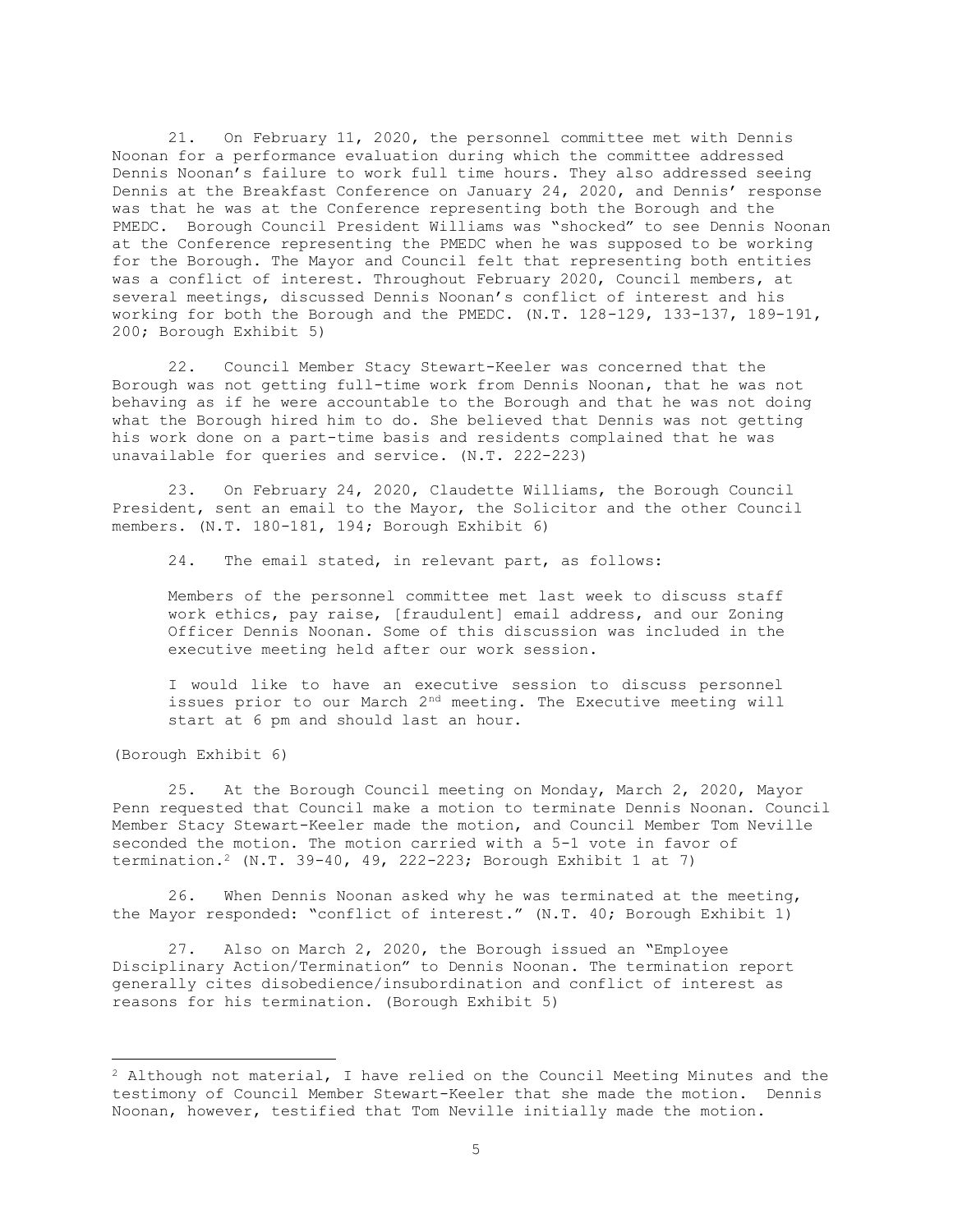28. The 17-paragraph termination report specifically enumerates the reasons for Dennis Noonan's discharge as follows: his dual employment with the Borough and the PMEDC and the conflict that poses; his presence at the January 24, 2020 conference on behalf of the PMEDC; his failure to request permission for time off from the Borough that day; his timecard submission for that day reflecting 7 hours of work for the Borough; his conflict with obtaining grants for the Borough, which competes for grants with the PMEDC, while writing grants for the PMEDC; Dennis Noonan's conflict of interest at the joint planning committee meeting, during which he announced that he represented the PMEDC and not the Borough; his alleged disrespectful intervention on behalf of his wife during a conversation between the Mayor and Lori Noonan, whereby Dennis allegedly told the Mayor that he was being untruthful and spreading untruthful rumors about Lori Noonan; Dennis Noonan's failure to abide by the Letter of Understanding in which he agreed to avoid conflicts of interest and agreed to the Borough's sole authority to determine such conflicts. (N.T. 202; Borough Exhibit 5)

29. Not included in the termination report was another instance in which the Borough felt that Dennis Noonan exhibited a conflict of interest by representing the PMEDC. An organization called Hoops International wanted to develop in an area of the Borough zoned residential. Hoops International, which was sponsored by the PMEDC, wanted a zoning map change. At the hearing before his own Borough Council, Dennis Noonan testified on behalf of the PMEDC and Hoops International, and not as the Borough's Zoning Officer. (N.T. 140-141, 191-192)

30. Mayor Penn believes that Dennis Noonan had a conflict of interest the entire time he was employed at the Borough as its Zoning/Code Enforcement Officer, as does Council Member Stacy Stewart-Keeler. (N.T. 162-163, 219-220)

31. During March 2020, Mayor Penn was not in the Borough Municipal Building much due to COVID and his brother's compromised physical health. He had to travel to NYU Hospital to talk to his brother's doctors, and he was otherwise at home caring for his brother while trying to remain free of COVID, which could further compromise his brother's health. Mayor Penn's brother suffered from Leptomeningeal Disease in his brain, causing the loss of the use of his legs and the loss of his ability to breath. The disease eventually stopped his heart. Although the Mayor did receive Lori Noonan's email informing him that he had mail, Lori never informed the Mayor of the source of the mail. Mayor Penn forgot about the email informing him about his mail because he was preoccupied with caring for his dying brother. (N.T. 157- 161)

32. Mayor Penn first learned of the Union's organizing efforts on March 10, 2020, when he actually received and opened the Board's Acknowledgment. Mayor Penn time stamped the envelope on March 10, 2020, because he noticed the approximately two-week time delay from Lori Noonan's February 24, 2020 time stamp and the fact that it was certified mail. The Mayor did not see a copy of the Petition for Representation or Union Counsel's cover letter filing the Petition before March 10, 2020. The Mayor never saw a copy of Union Counsel's February 5, 2020 letter addressed directly to the Mayor. Council President Williams was also unaware of Dennis Noonan's Union support when she voted to terminate his employment with the Borough. Council Member Stacy Stewart-Keeler learned of the Union effort sometime in March 2020, when President Williams told her over the phone. At that time, however, she did not know that the Noonans supported the Union.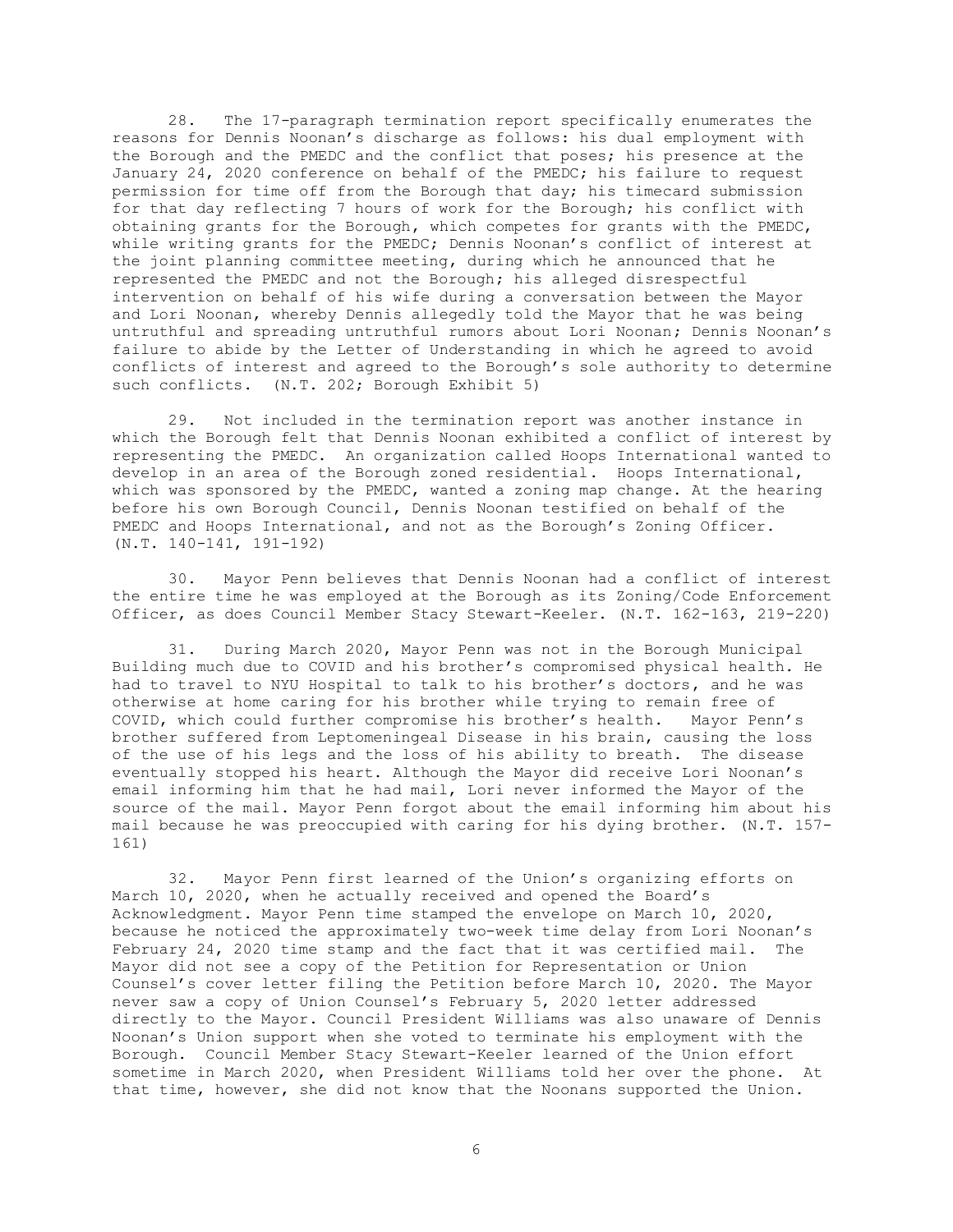She did not learn about the Noonans until July 2020. (N.T. 112, 117-119, 141, 152-154, 203-206, 231-214)

33. Although Mayor Penn was at the Municipal Building for the Borough Council meeting on March 2, 2020, he did not retrieve his mail that day. The March 2, 2020, Council meeting was particularly busy. Mayor Penn prepared for two days before the meeting. The executive session prior to the public meeting took over an hour and delayed the public meeting, during which Mayor Penn presented the 17-paragraph termination report from the personnel committee to the full Council outlining Dennis Noonan's conflict of interest, his alleged insubordination, his alleged disobedience and the committee's recommendation to terminate Dennis Noonan. There was no discussion during executive session on March 2, 2020, about Union organizing. The Mayor and Council had no knowledge of any Union organizing effort at this time. (N.T. 113-115, 138, 141, 174, 220-221; Borough Exhibit 5)

34. In this context, Mayor Penn went directly into Council Chambers on March 2, 2020, for 3 hours of executive and public meetings, after which Dennis Noonan was terminated. Council asked a police officer to escort Dennis Noonan to retrieve his computer passcodes. Mayor Penn rushed out of the Municipal Building that night, at approximately 9:00 p.m., because he was responsible for the care of his brother who had one month to live. He did not check his mail. (N.T. 114-115)

35. There is no information contained in the Board's Acknowledgment, the Petition for Representation or Union Counsel's February 7, 2020 cover letter that indicates which employes were involved in supporting the Union. The Mayor did not learn about Dennis and Lori Noonan's support for the Union until April 8, 2020, after the Borough terminated Dennis Noonan, during a phone conversation with the Borough Solicitor who informed the Mayor that the instant charge of unfair practices was going to be filed on behalf of Dennis and Lori Noonan challenging their adverse employment action based upon their Union activities.<sup>3</sup> (N.T. 115-119)

36. Borough Council President Williams first learned of the Union organizing effort on March 25<sup>th</sup> or 26<sup>th</sup>, 2020, when Mayor Penn called her and told her. She did not learn that Dennis and Lori Noonan were involved in Union organizing until April 2020. (N.T. 182)

### **DISCUSSION**

The issue to be decided in this case is whether the Borough terminated the employment of Dennis Noonan in retaliation for his Union activities. For the reasons that follow, I conclude that the Borough did not

<sup>&</sup>lt;sup>3</sup> During rebuttal, Lori Noonan testified that she saw the Mayor take his mail out of his mailbox on February 11, 2020, which was the day of employe evaluations. (N.T. 230-231). That stack of mail, she claimed, contained Complainant Exhibits 4 & 7, which is Union Counsel's February 7, 2020 copy of the Petition and envelope time stamped February 10, 2020. Lori's testimony, however, does not contradict the Mayor's credible testimony that he did not read any Union related mail until March 10, 2020. Additionally, the Noonans were not identified in any of that mail, as the Union exhibits demonstrate. Accordingly, I credit Mayor Penn's testimony that he did not read any mail relating to Union organizing until March 10, 2020.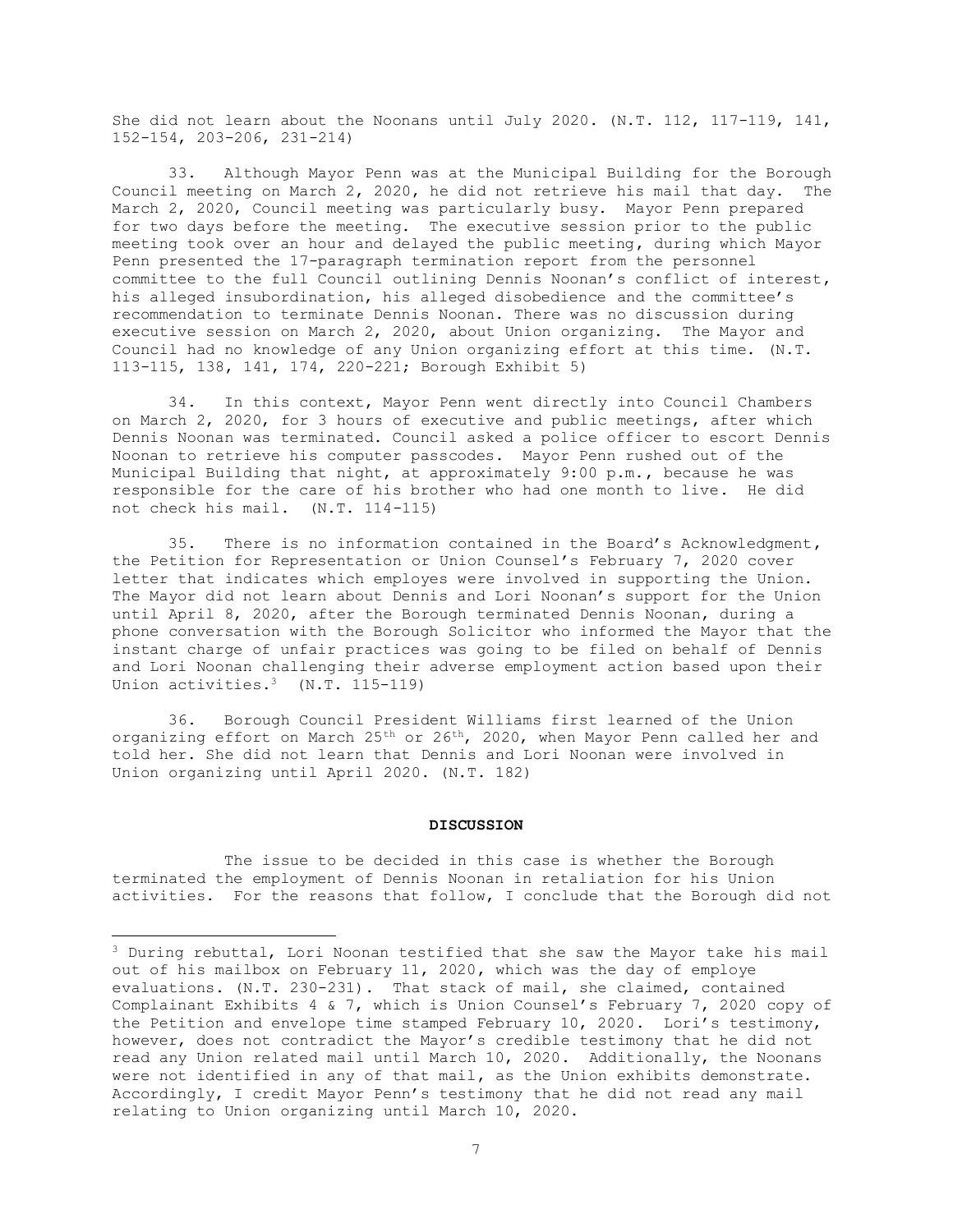discriminate or in any way retaliate against Dennis Noonan for his protected activities.

To establish a claim for discrimination, the Union had the burden of establishing that the Borough knew that employes were engaged in protected activity and that it took adverse employment action against employes because of or in retaliation for those activities. St. Joseph's Hospital v. PLRB, 473 Pa. 101, 373 A.2d 1069 (1977). Motive creates the offense. PLRB v. Stairways, Inc., 425 A.2d 1172 (Pa. Cmwlth. 1981).Because direct evidence of anti-union animus is rarely presented or admitted by the employer, the Board and its examiners may infer animus from the evidence of record. Borough of Geistown v. PLRB, 679 A.2d 1330 (Pa. Cmwlth. 1996); York City Employes Union v. City of York, 29 PPER ¶ 29235 (Final Order, 1998).

On this record, the Union has not met its burden of establishing a prima facie case of discrimination as a matter of law. The record lacks substantial, competent evidence that any elected officials involved in the decision to terminate Dennis Noonan had any knowledge of his Union support when they made the decision to terminate his employment. The Mayor, Council President Williams and Council Member Stewart-Keeler all consistently and credibly testified that they had no knowledge of any Union activity when they terminated Dennis Noonan. Moreover, the record contains no evidence from which to draw an inference of unlawful motive. Although the close timing between Dennis Noonan's Union support and his termination could be suspect, the Board has repeatedly held that timing alone, without corroborating evidence from which to yield an inference of animus, is insufficient to find discrimination.

Absent a prima facie case, the burden did not shift to the Borough to establish that legitimate business concerns motivated its decision to terminate Dennis Noonan. However, for purposes of potential Board review, under the totality of the record circumstances presented, I concluded that the Borough credibly established that it had legitimate business reasons, unrelated to protected activities, to terminate Dennis Noonan. Indeed, the record is clear that the Borough's Mayor and its Council Members had been concerned for two years about Dennis Noonan's dual employment with the PMEDC and the conflicts of interest that such dual employment presented. Dennis Noonan was supposed to sever his relationship with the PMEDC within two weeks of his hiring with the Borough. The Borough permitted him to continue his dual employment because Dennis represented that he had some projects he wanted to finish with the PMEDC. Two years later, he still worked for the PMEDC, had conflicts of interest, failed to represent the Borough's interests when the PMEDC was involved and could not work the full-time hours required of the Borough, which compromised public service to such an extent that the Borough received resident complaints.

The Union also argues that "it is clear that the timing of Dennis' discharge was because of the organizing drive and therefore inherently destructive of the rights of all employees to organize." (Union's Posthearing Brief at 11). Even in the absence of evidence of anti-union motivation, an employer may be found to have violated Section 1201(a)(3) of PERA based on the analysis set forth in NLRB v. Great Dane Trailers, Inc., 388 U.S. 26 (1987). But even this analysis requires the employer to treat employes differently based on known protected activities. In Great Dane, the United States Supreme Court held that an employer violated Section 8(a)(3) of the NLRA, the federal counterpart to Section 1201(a)(3) of PERA, when it refused to pay accrued vacation benefits to striking employes but then paid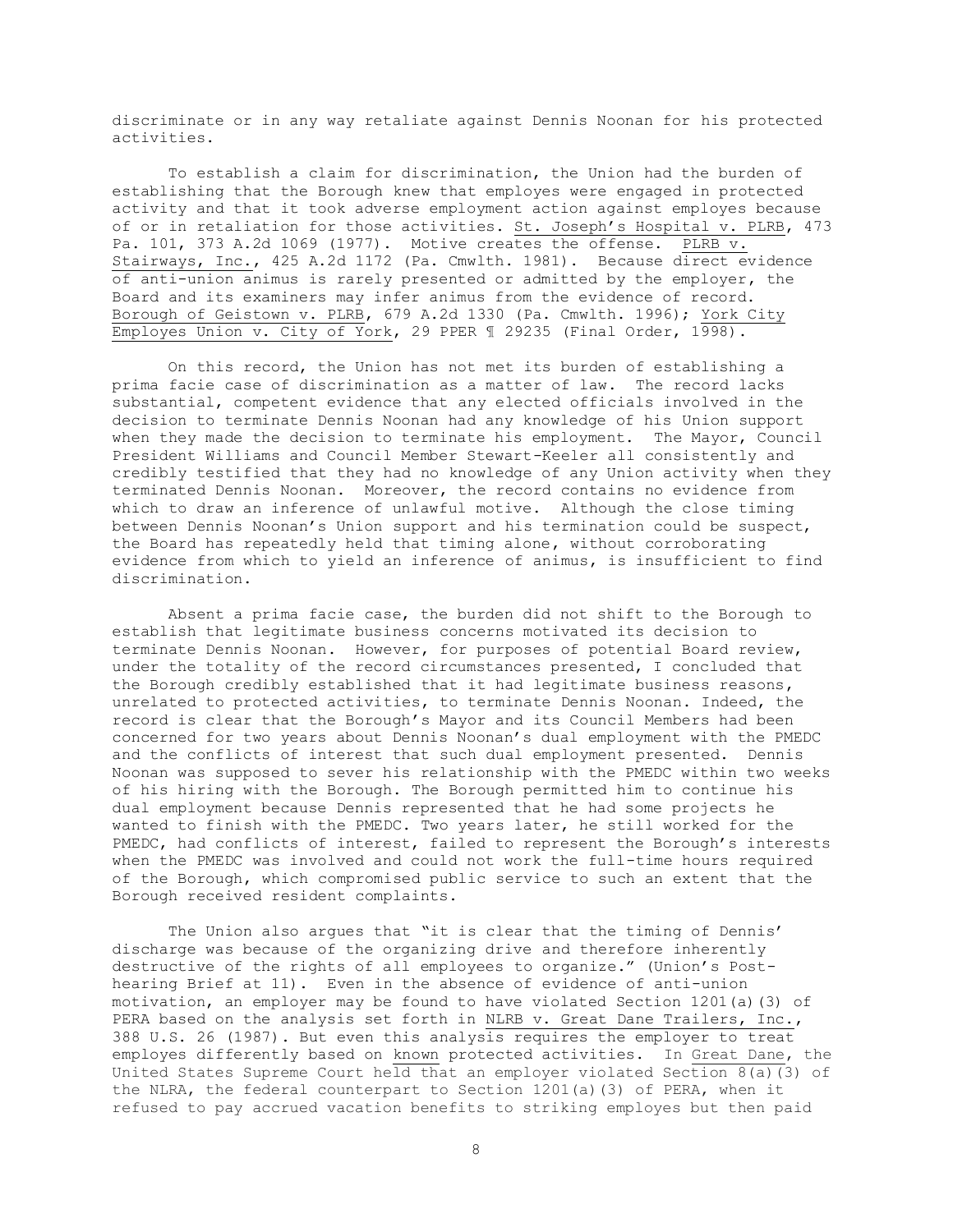those benefits to non-striking employes. Although there was no proof of antiunion motivation, the Supreme Court determined that some employer conduct is so inherently destructive of employe interests that it may be deemed a violation of  $8(a)(3)$ . The employer, in Great Dane, knowingly treated the employes differently. Absent the requisite knowledge in this case, the Borough's decision to terminate Dennis Noonan cannot be discriminatory on its face, notwithstanding motive, because his protected activities were completely unknown to any officials in the Borough.

In Teamsters Local 229 v. Susquehanna County, 30 PPER 30060 (Final Order, 1999), the Board stated that "Inherently destructive conduct has been defined as conduct that has far reaching, debilitating effects with respect to employe bargaining or union organization." (citations omitted). The Susquehanna County Board further opined:

If the conduct is inherently destructive, the employer may defend its actions by producing evidence of legitimate business justification; this purported justification will then be weighed by the Board and even a legitimate justification may not outweigh the destructive impact of the conduct on employe statutory rights. Forward Township, 29 PPER ¶ 29112 (Proposed Decision and Order, 1998). On the other hand, conduct that has only a comparatively slight impact upon employe rights requires proof of anti-union animus, but only if the employer produces evidence of a legitimate business justification. Id.

Susquehanna County, supra. The Borough's overwhelming and legitimate business reasons for terminating Dennis Noonan in this case far outweighs the slight negative impact that his termination may have had on the exercise of employe's protected activities. Also, the act of terminating Dennis Noonan was not discriminatory in the absence of evidence of unlawful motive, because his Union support was hidden from the employer. Although the record shows that Dennis Noonan supported the Union, there is no evidence that he was a lead organizer or that he was outspoken to other employes or the employer in support of the Union. The record merely shows that Dennis Noonan was just one of the employes who signed a Union authorization card that no one else knew about other than Lori. In this regard, Dennis Noonan's termination was not inherently destructive of employe rights within the meaning of Great Dane.

Also, the Borough did not commit an independent violation of Section 1201(a)(1) of the Act. An independent violation of Section 1201(a)(1) occurs, "where in light of the totality of the circumstances**,** the employer's actions have a tendency to coerce a reasonable employe in the exercise of protected rights." Fink v. Clarion County, 32 PPER 32165 at 404 (Final Order, 2001); Northwest Area Educ. Ass'n v. Northwest Area Sch. Dist., 38 PPER 147 (Final Order, 2007). Under this standard, the complainant does not have a burden to show improper motive or that any employes have in fact been coerced. Pennsylvania State Corrections Officers Ass'n v. Commonwealth of Pennsylvania, Department of Corrections, Pittsburgh SCI, 35 PPER 97 (Final Order, 2004). However, an employer does not violate Section 1201(a)(1) where, on balance, its legitimate reasons justifiably outweigh concerns over the interference with employe rights. Ringgold Educ. Ass'n v. Ringgold Sch. Dist., 26 PPER 26155 (Final Order, 1995).

Under the totality of the circumstances in this case, a reasonable Borough employe would not have been coerced, intimidated, or restrained in exercising their rights to organize and vote for the Union when the Borough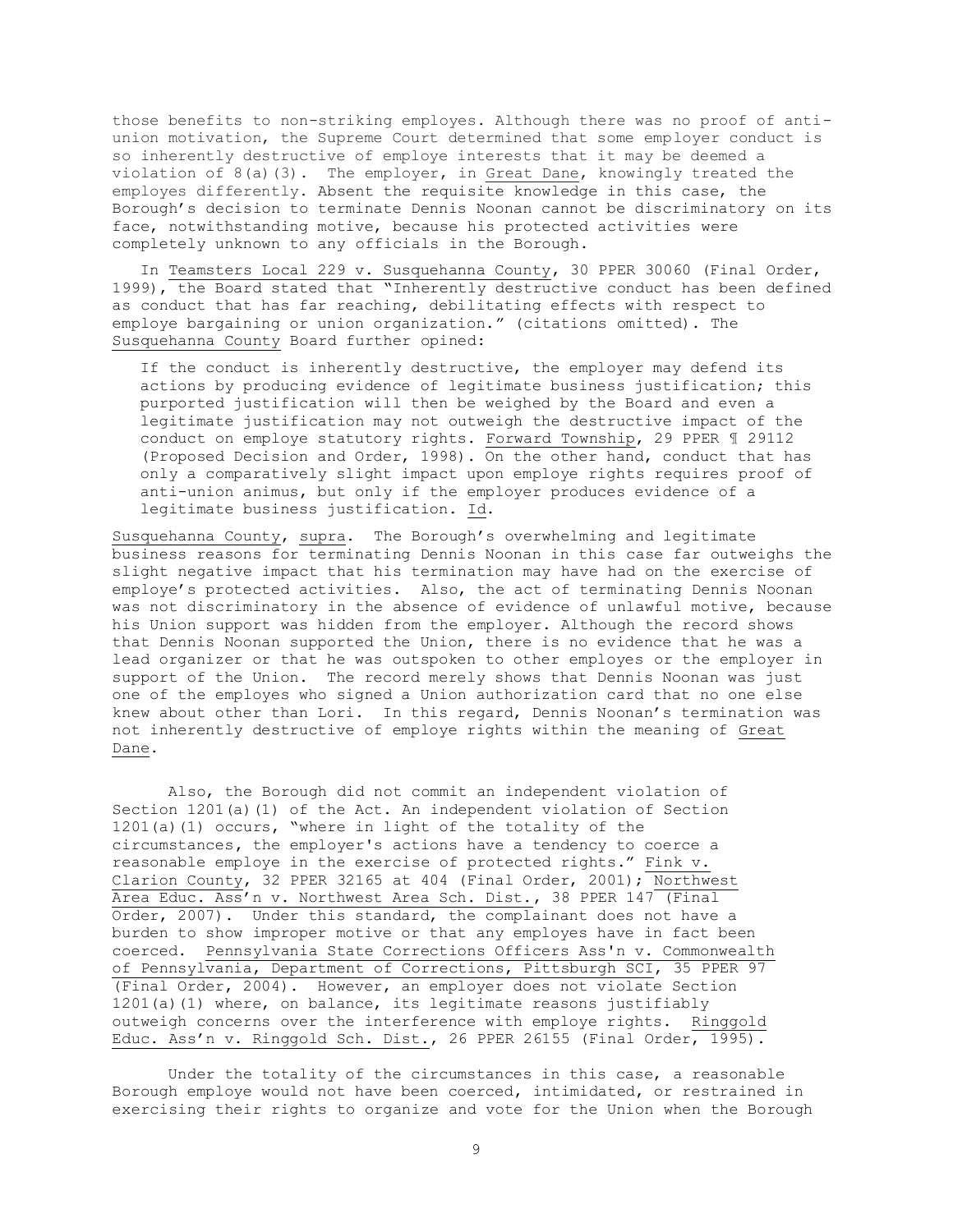terminated Dennis Noonan, who supported the Union, because there is no nexus between Noonan's Union support and his termination. Indeed, there can be no such nexus where none of the Borough officials possessed any knowledge of Dennis Noonan's Union support. Also, the Borough's legitimate business reasons far outweigh any employe concerns over interference with employe rights to organize. The Borough tolerated Dennis Noonan's performance failures and conflicts of interest for two years. Although the timing of his termination is unfortunate, the timing is more a function of the January 24, 2020 conference which served as the catalyst that finally exhausted the patience of the Borough Mayor and Council with Dennis Noonan.

In this regard, the Borough had the right as a public employer to remedy Dennis Noonan's inadequate job performance caused by his working part time instead of full time without accountability, his lack of service to the public in the face of residents' complaints, after multiple attempts by the Borough to correct those failures over a long period of time, as well as his constant conflict of interest with the PMEDC, for two years. Dennis Noonan was terminated because he did not show up for work when he was supposed to and because he did not sever his employment relationship with a competing entity, which compromised the Borough. From the Borough's perspective, he simply did not do his job of representing the Borough in zoning and code enforcement matters. His termination was simply unrelated in any way to his protected activities. Reasonable Borough employes would not be intimidated or coerced in the exercise of their rights under PERA as a result of Dennis Noonan's termination knowing that he abused the Borough's patience over a two-year period and that the Borough had no knowledge of Noonan's Union support when he was terminated.

Accordingly, the Borough has not engaged in unfair practices in violation of Section 1201(a)(1) or (3).

#### **CONCLUSIONS**

The hearing examiner, therefore, after due consideration of the foregoing and the record as a whole, concludes and finds as follows:

- 1. The Borough is a public employer under PERA.
- 2. The Union is an employe organization under PERA.
- 3. The Board has jurisdiction over the parties hereto.
- 4. The Borough has not violated Section 1201(a)(1) or (3) of PERA.

#### **ORDER**

In view of the foregoing and in order to effectuate the policies of PERA, the hearing examiner:

### **HEREBY ORDERS AND DIRECTS**

That the charge is dismissed and the complaint is rescinded.